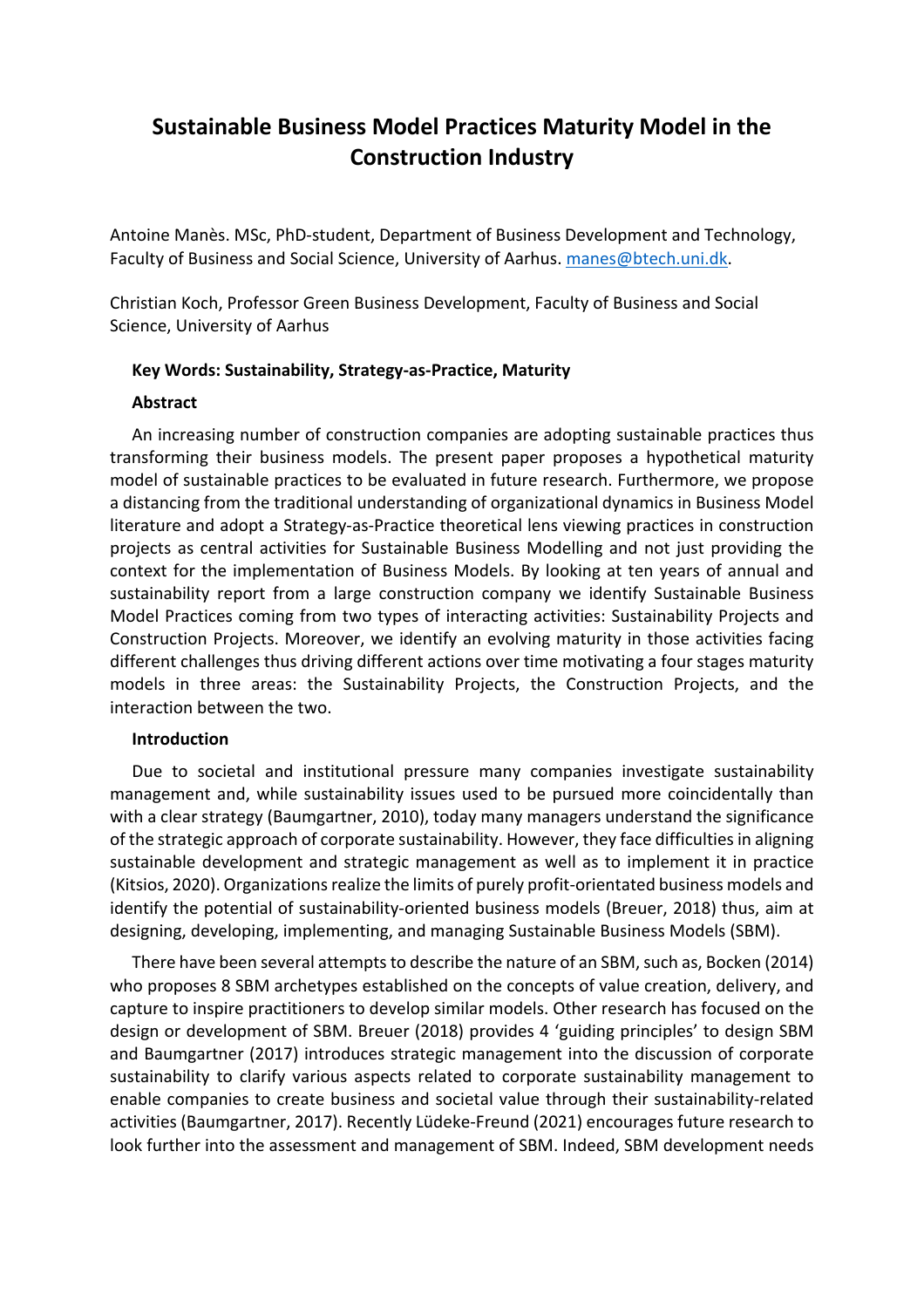to be facilitated in a way that allows for managing the divergence between planned and realized SBMs, while keeping up their sustainability potential (Breuer, 2018).

The purpose of this paper is to answer Lüdeke-Freund's (2021) call and propose a maturity assessment model for SBM practices supported by observations in the construction industry.

#### **Methodological Approach**

#### *Theoretical Understanding of Sustainable Busines Model Implementation*

SBM implementation is often described as a process that is prone to unintended consequences (Lüdeke-Freund, 2021, Baumgartner, 2017, Breuer, 2018). The term "unintended consequences," implicitly assumes that outcomes should conform to the intended strategy—and, if they do not, that the implementation process is where strategy is diverted (Weiser, 2020). We believe that this understanding is due to the rooting of SBM in traditional strategy literature aiming at establishing optimal structures, systems, and processes for SBM implementation and on how to control progress which tends to overlook the behavioral and social dynamics associated with adaptive organizational behavior (Weiser, 2020).

We believe that an improved understanding of SBM implementation requires a distancing from this traditional understanding of strategy and organizational dynamics. Thus, we wish to use the Strategy-as-Practice (SaP) (Jarzabkowski, 2007) theoretical lens. As emphasized by both Spieth (2016) and Foss (2017) the development of the Business Model research field could benefit from more empirical research exploring the organizational processes, structures, and interdependencies of business model innovation during a change process (Kringelum, 2017), to understand enactment practices of sustainable business models.

Strategy-as-Practice considers strategizing, or strategy as something done, as being at the nexus of three elements: Praxis, Practice and Practitioners. Praxis, for SaP scholars, is the interconnection between the action of individuals or organizations and their effect on the institution in which they act (Jarzabkowski, 2007). Practices are "*the routinized types of behaviour which consist of several elements, interconnected to one another: forms of bodily activities, forms of mental activities, 'things' and their use, a background knowledge in the form of understanding, know-how, states of emotion and motivational knowledge*" (Jarzabkowski, 2007). Finally, Practitioners are the individuals who "*draw upon practices to act*" (Jarzabkowski, 2007). Practitioners are the actors, practices the tools and praxis the transformative actions.

This means that we do not consider that Business Models, similar to a strategy, exist in an organization rather it is something created through every day talk and actions, thus adopting a subjectivist ontological stance as Business Models has no real, independent, status separate from the act of knowing (Duberley, 2012). We draw on the definition by Doz and Kosonen (2010) for whom business models function as a subjective representation of structured and interdependent operational relationships between a firm and its customers, suppliers, complementors, partners and other stakeholders, and among its internal units and departments (functions, staff, operating units, etc.), delineating how managers believes the firm relates to its environment. The business model can be considered a dominant logic, a current thinking pattern or established belief or cognitive schema held by managers in organizations (Bettis, 1995 in Massa, 2017). According to this understanding strategizing and business modelling are two very similar way to describe the interconnection between the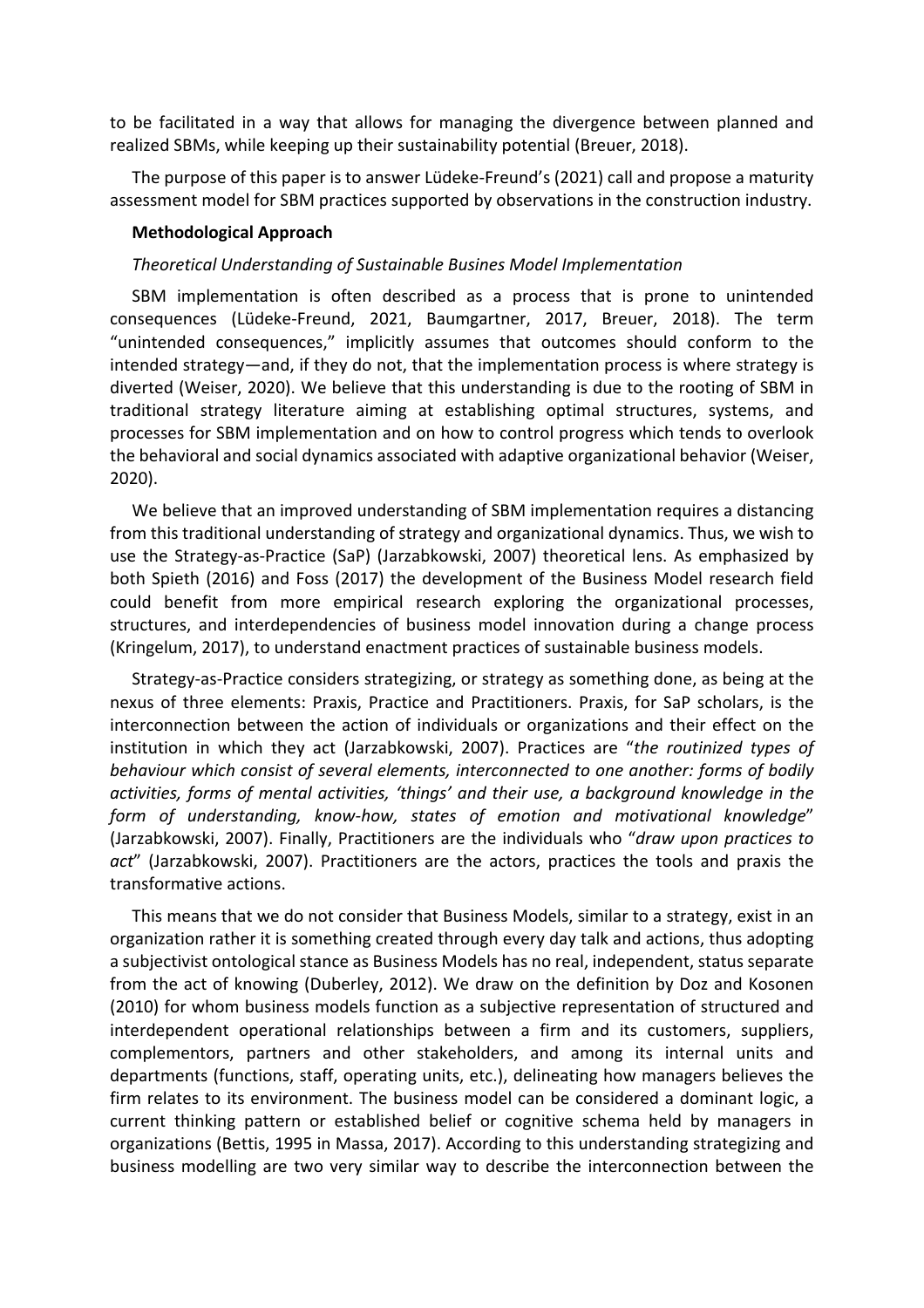action of individuals or organizations and their effect on the institution in which they act. However, Business Models offers a framework of understanding, even if it is a virtual representation, of activities/value/network/competencies by managers or the researcher. It allows the manager or researcher to study and compare situated practices across the organization and time.

With this theoretical lens, the enactment of SBMs, is understood as the pattern of SBM implementation brought into being within people's actions over time (Jarzabkowski, 2019). Enacting SBM thus involves both the actions of multiple diverse actors and their interactions in making sense of and adjusting a given SBM to their own contexts (Weiser, 2020). Those mutations in practices or routines (Bertels, 2016; Stiles, 2015) can represent important adjustments to initially conceptualized SBM and SBM implementation plans. Moreover, we place the interplay between SBM conceptualization and enactment at the heart of SBM implementation rather than evaluating the quality of implementation based on the extent to which SBM have been "appropriately" implemented according to a pre-determined plan. Thus, SBM enactment is not only about studying deviation or adaption from intended plan but about the local practitioners, their actions, and the impact it has on the different categories of SBM. In this view, the design, development, implementation, and management of SBMs are simultaneous activities across the organizations not chronological steps of an intended plan. But what type of SBM practices are relevant to assess?

The first step of this paper is thus to identify what type of SBM practices impact the organizations. We will use the notion of 'consequential' practices recently presented by Jarzabkowski (2021). She defines 'consequential' practices as *"(1) something that is important or significant, and also (2) an action or effect that arises indirectly from another action, rather than as an intended cause and effect*" (Jarzabkowski, 2021:9).

#### *Method for identifying consequential SBM practices*

The construction industry offers a particularly interesting context to observe and understand SBM practices. Construction companies are Project Based Organizations (PBO) that have attempted in the recent years to become more sustainable. In this context, organizations find it difficult to fully articulate their business models upfront in the face of environmental dynamism as projects play an essential role in the successful development and implementation of business models.

We focused on a large Scandinavian contractor company operating in the building industry which main business areas are building (apartments, offices and public institutions) and civil (roads bridges and other infrastructure). Our observations come from a qualitative case study which comprises of a critical reading and analysis of twelve years of corporate annual report, supplemented and validated with ongoing interaction and engagement with the case company and other public accessible material.

Annual reports are external corporate communication vessels with a marketing dimension (Frandsen and Johansen, 2011). However, sustainability annual reports are also directed towards the creation and redefinition of the company's service offers and while the new concepts presented in the annual reports might be detached from the internal working activities (Frandsen and Johansen 2011), they contribute to corporate identity and impact external stakeholder (Frandsen and Johansen 2011).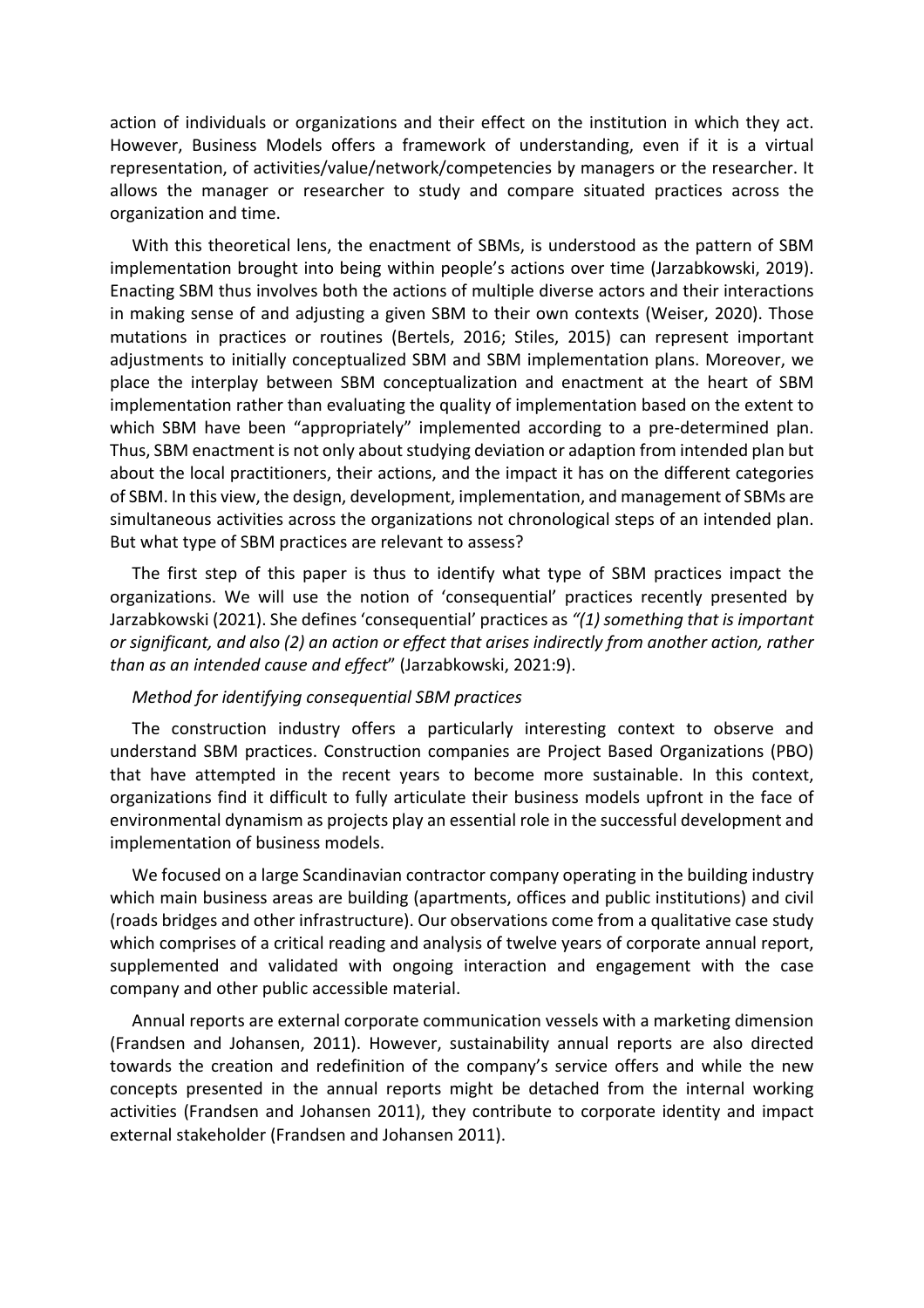Thus, assessing an organization's activities using annual reports represent several limitations but along the interactions we had with the case companies it provides an opportunity to posit insightful hypotheses that need to be assess in future research.

#### **Key Insights**

We identified two types of projects with consequential SBM practices. The construction projects constituting the core operation of the company and the sustainability projects comprising of the different activities aiming at improving the sustainability of the organization.

The company has initiated several sustainability projects as they attempted to reduce their Co2 emission in different activities, prevent workplace injury with big data and develop new HR systems for more inclusivity. These sustainability projects appear to be managed independently as there seem to be very little interaction between them, but this point needs further research. Among those projects, some were adapted or reconceptualized following insights from operations. Very recently successful sustainable practices were identified in the organization to reshape the training programs aiming at promoting sustainable approaches in the organization. This illustrates how the enactment of a new SBM feeds back to its reconceptualization. Moreover, these Sustainability Projects in the construction company provide structural and social means for coordinating collective action by providing the tools used to follow and guide the sustainability practices in the projects as the one developed in 2019 providing more efficient compliance monitoring and including non-monetary key performance indicators in their assessment of projects. To sum it up, Sustainability Projects create new SBM in specific activities, e.g. asphalt and concrete production, affect specific BM dimensions, e.g. resources, overall value propositions and activities, and provides tools and structures for sustainability practices in the construction projects. Thus, the SBM Practices of Sustainability Projects are consequential because they are important and significant (Jarzabkowski, 2021).

Meanwhile, we found that the construction projects present not only the context in which the sustainability project will be confronted to an operational reality, but they also offer the SBM conceptualization arena in which project managers develop practices and competencies to provide solutions to customers demands in terms of sustainability (even circularity in more recent cases). Indeed, an important aspect of the sustainability work of the organization in the past 10 years has been an increased realization of certified building. They started in 2010 with a handful of projects and quality certification but in more recent years they have developed several programs for experience sharing while trying to position themselves as industry leaders over the years when it comes to those certifications. There has been an evolution of those projects and their impact in the organization. At first, around 2010, they were isolated and rare occurrences but became slowly a priority and projects with strong sustainable requirements were actively pursued. Recently, Koch et al (2021) presented a paper in which they argue that the BM of a small contractor is constructed through everyday interaction with his customer as they negotiate the scope of the project. Similarly, the large construction company creates partnerships, diversifies its created and captured value while generating new costs and revenues through the interactions and routines taking places in the projects. Thus, the SBM practices in construction projects are consequential because they arise from the routines and activities of the construction projects (Jarzabkowski, 2021).

#### **Discussion and conclusion**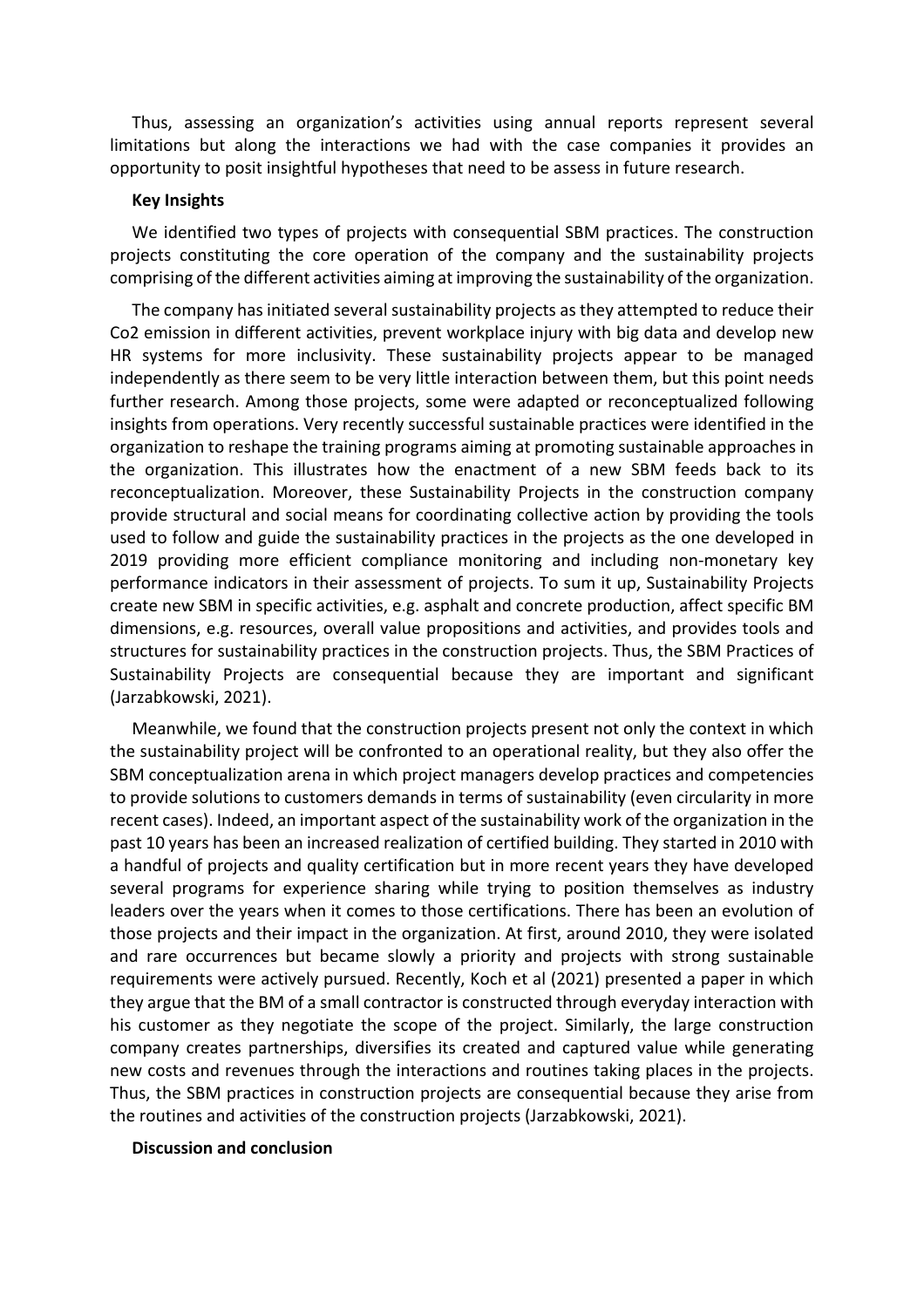What are the 'consequential' Sustainable Business Modelling practices? As presented in the case of the construction company, on one hand there are the planned sustainability projects that are consequential because they are important or significant (Jarzabkowski, 2021) and on the other hand, there are the sustainability business modelling practices arising from the construction project practices as illustrated in the figure below.



*Insert Figure 1: SBM practices in a large construction company*

But over the period observed these SBM practices have evolved as the organization has become more mature in developing, implementing, and managing them. We observed that at different stages of maturity the organizations faced different challenges and motivations thus engaged in different types of actions. The construction projects started with developing isolated SBM practices and now are managed according to sustainable KPIs. Likewise, the sustainability projects started as isolated ventures on specific activities and now coordinate collective sustainable actions influencing the core activity of the organization.

In the present section we wish to present a framework to assess the maturity of the organization thus framing future research to observe the different SBM practices at different stages of maturity. Following the identification of consequential SBM practices, the maturity framework should be built according to three areas of maturity: The sustainability projects, the construction projects, and the interactions between the two groups.

A low level of maturity for sustainability projects would be when they are an isolated singular occurrence impacting a specific activity of the organization such as the work of the construction company in 2010 aiming at reducing the Co2 emission of their asphalt production. A higher level of maturity would be when those sustainability projects are managed by a small group within the organization driving sustainability in different BM dimensions in the organization and influencing some aspects of the core operations as it is the case presently in the case company. We imagine two extra levels of maturity. The first one when an entire department of the organization is driven by sustainability affecting all dimensions of its BM with sustainable considerations. The second one will be when the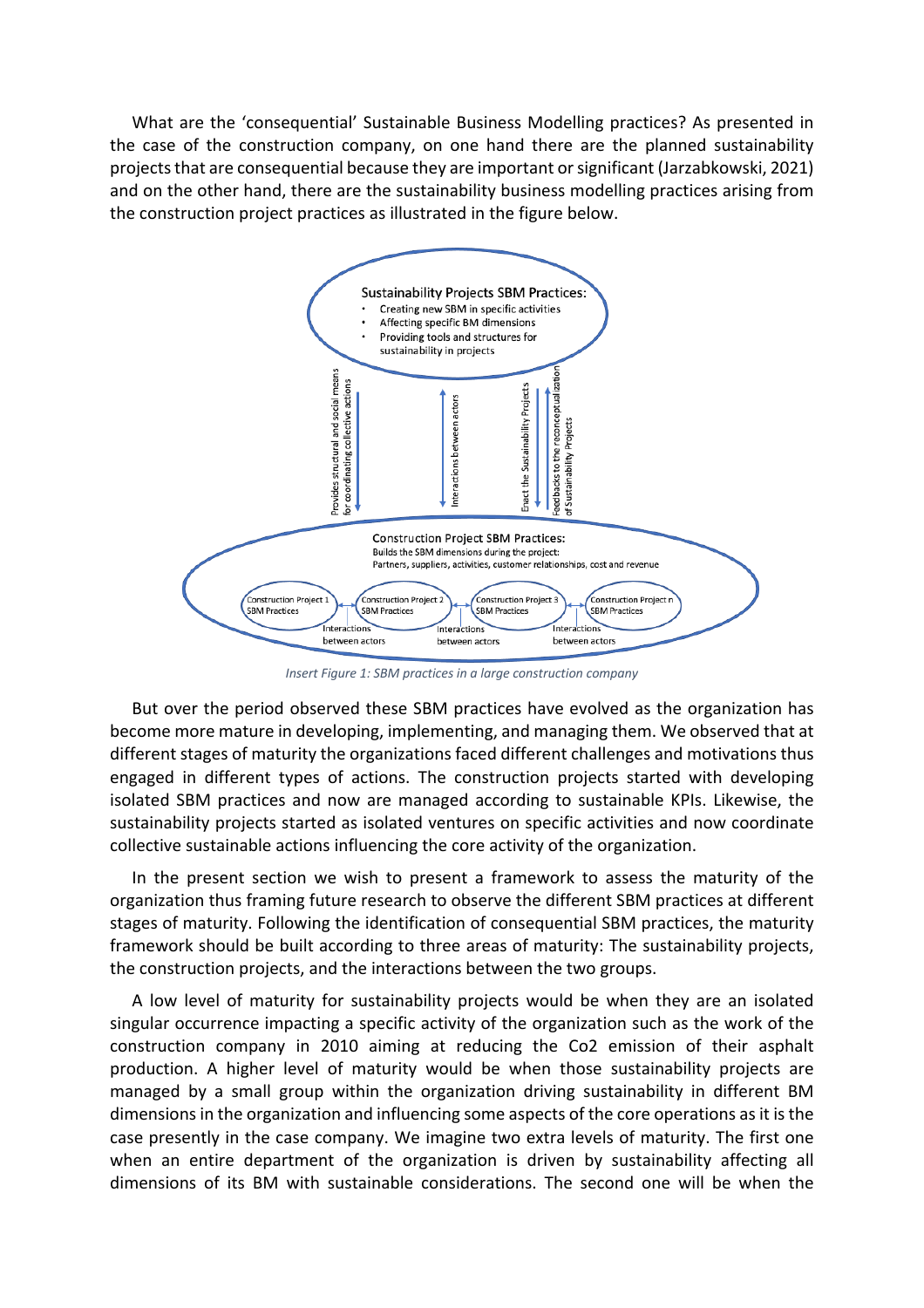company is developing a complete SBM affecting all its operations. Thus, we propose that the maturity of sustainability projects should be assessed according to these four stages:

- Component: Singular isolated project affecting one minor activity,
- Portfolio: Group with focus on sustainability coordinating sustainability projects and providing guidelines for the construction projects,
- Business area: Dedicated department with focus on sustainability, new SBMs,
- Company: Full company strategy.

The SBM practices maturity of construction projects could also be assessed according to a four stages framework moving from a reactive and chaotic level towards a strategic level depending on the forces driving the SBM practices in the projects and the value delivered, created, or captured. The first level will be uncoordinated and undocumented practices reacting to customers demand seeing sustainability as an additional cost delivering no value. The second one would be an efficient approach to deliver sustainable project according to customer specification. The third one would be a proactive approach when the company drives the sustainability requirements systematically creating value through their sustainable practices. The final one would be a strategic approach aiming at continuously improving and capturing value out of sustainable practices:

- Chaotic: Respond to individual customer's request, undocumented, unpredictable, no value added.
- Efficient: Systematic process to answer sustainability demands, list of suppliers, knowledge sharing, experts at delivering sustainable products to customers.
- Proactive: Company sets its own standards higher than certification and anticipating on legal requirements, drives sustainability instead of the customer, integration of sustainability KPI in the projects, creating value.
- Strategic: Sustainability as a strategic target, continuous improvement, actively trying to capture value through sustainable practices.

Finally, the SBM practices maturity of the organization should also be assessed according to the way sustainability projects and construction projects interact. Thus, we should try to assess the organization's ability to favorize the continuous interplay of conceptualizing and enacting SBM, in particular, the feedback loop from enacting to (re)conceptualizing, manage the interactions among a diverse set of organizational stakeholders both vertically and horizontally, develop both structural and social means for coordinating collective action (Weiser, 2020):

- Disorganized: No feedback from projects, no interaction between actors, no coordination.
- Collaborative: Some reconceptualization from feedbacks, isolated events and knowledge sharing among actors horizontally and vertically, some structures and incentives to coordinate sustainable actions.
- Prioritized: more iteration of projects and systematic feedback capture, recurrent events, and training for actors, key and common structures incentives for sustainability.
- Integrated: Constant feedback loop from enacting to (re)conceptualizing, systematic and recurrent interaction between actors, structural and social means for coordinating collective actions.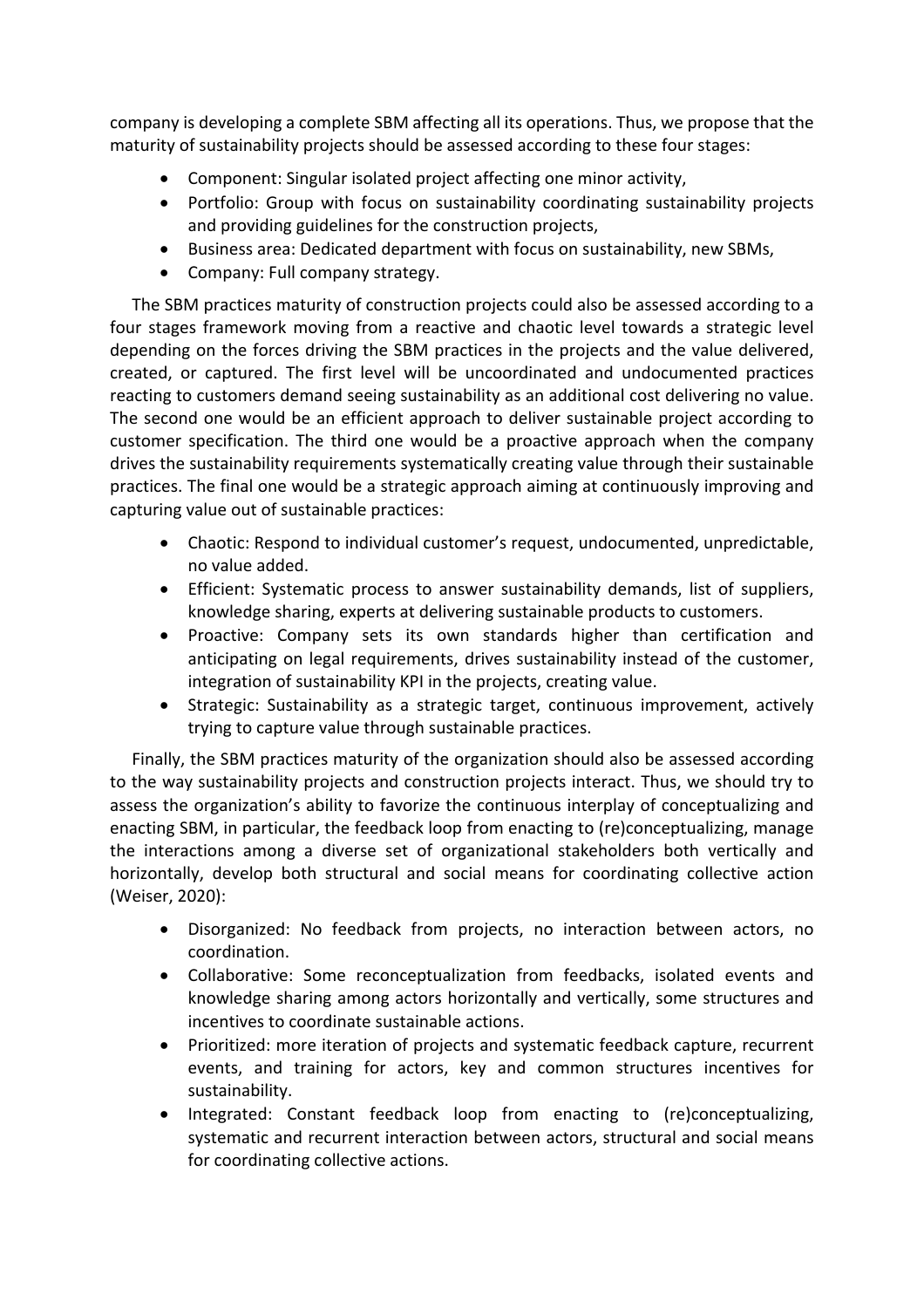In the figure below we present the three areas of maturity and their different stages:



*Insert Figure 2: SBM practices Maturity Model*

In conclusion, we set out at the beginning of this paper to develop and proposes hypotheses for a maturity model assessing Sustainable Business Model practices in the construction industry by looking at 10 years of annual reports. While the methodology supporting the model presented has certain limitations this paper identified consequential SBM practices and proposed a model to assess them. The hypotheses presented will be further explored and evaluated as part of a large EU funded project observing SBM development in SMEs in Scandinavia. This paper also introduces the commencing of a new understanding of business modelling practices relying on the Strategy-as-Practice theoretical lens exploring the organizational processes, structures, and interdependencies of sustainable business models thus enlarging business model research.

## **References**

Baumgartner, R. J., & Ebner, D. (2010). Corporate sustainability strategies: sustainability profiles and maturity levels. Sustainable Development, 18(2), 76-89.

Baumgartner, R. J., & Rauter, R. (2017). Strategic perspectives of corporate sustainability management to develop a sustainable organization. Journal of Cleaner Production, 140, 81- 92.

Bettis, R. A., & Prahalad, C. K. 1995. The dominant logic: Retrospective and extension. Strategic Management Journal, 16: 5–14.

Bocken, N. M. P., Short, S. W., Rana, P., Evans, S. (2014). "A literature and practice review to develop sustainable business model archetypes." Journal of cleaner production 65: 42-56.

Brea-Solis, H., Casadesus-Masanell, R., & Grifell-Tatje', E. 2015. Business model evaluation: Quantifying Walmart's source of advantage. Strategic Entrepreneurship Journal, 9: 12–33.